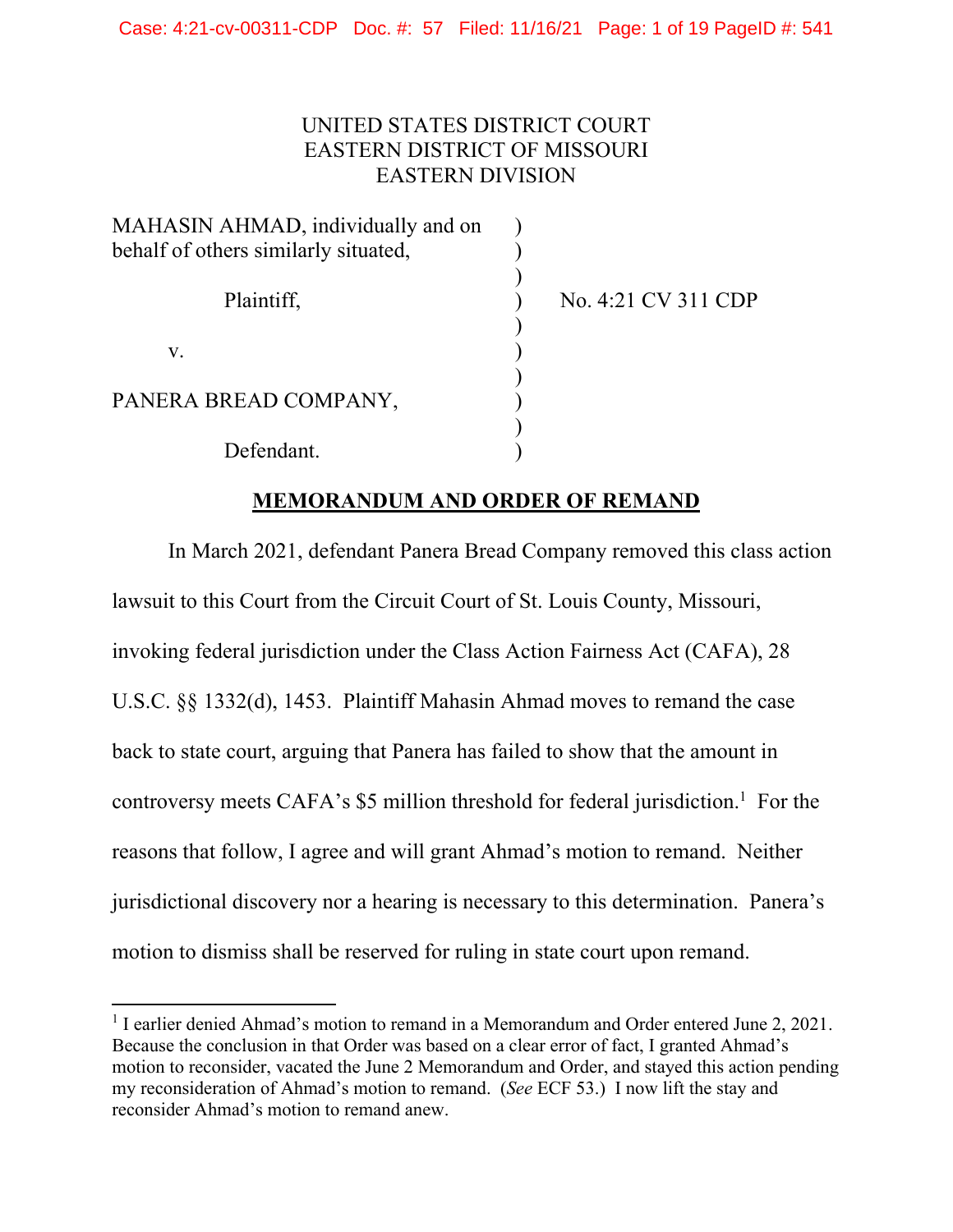## **Background**

Ahmad, a California citizen, filed this class action in the Circuit Court of St. Louis County on February 8, 2021, claiming that defendant Panera, a corporate citizen of Missouri and Delaware, secretly marked up food prices for items on delivery orders, rendering its advertised flat, low-cost \$4 delivery fee deceptive to its delivery customers in violation of California's Consumer Legal Remedies Act (CLRA), California's Unfair Competition Law (UCL), and Missouri's Merchandising Practices Act (MMPA). Panera removed the action to this Court on March 11, 2021, invoking federal jurisdiction under CAFA. Ahmad contends that not all the requirements for federal CAFA jurisdiction are met in this case and moves to remand.

#### **Legal Standard**

CAFA "confers federal jurisdiction over class actions where, among other things, 1) there is minimal diversity; 2) the proposed class contains at least 100 members; and 3) the amount in controversy is at least \$5 million in the aggregate." *Plubell v. Merck & Co.*, 434 F.3d 1070, 1071 (8th Cir. 2006) (citing 28 U.S.C. § 1332(d)); *see also Raskas v. Johnson & Johnson*, 719 F.3d 884, 886-87 (8th Cir. 2013). Ahmad does not dispute that this action satisfies the CAFA requirements of minimal diversity and having at least 100 members, but she claims that Panera has not met its burden of establishing the required \$5 million threshold.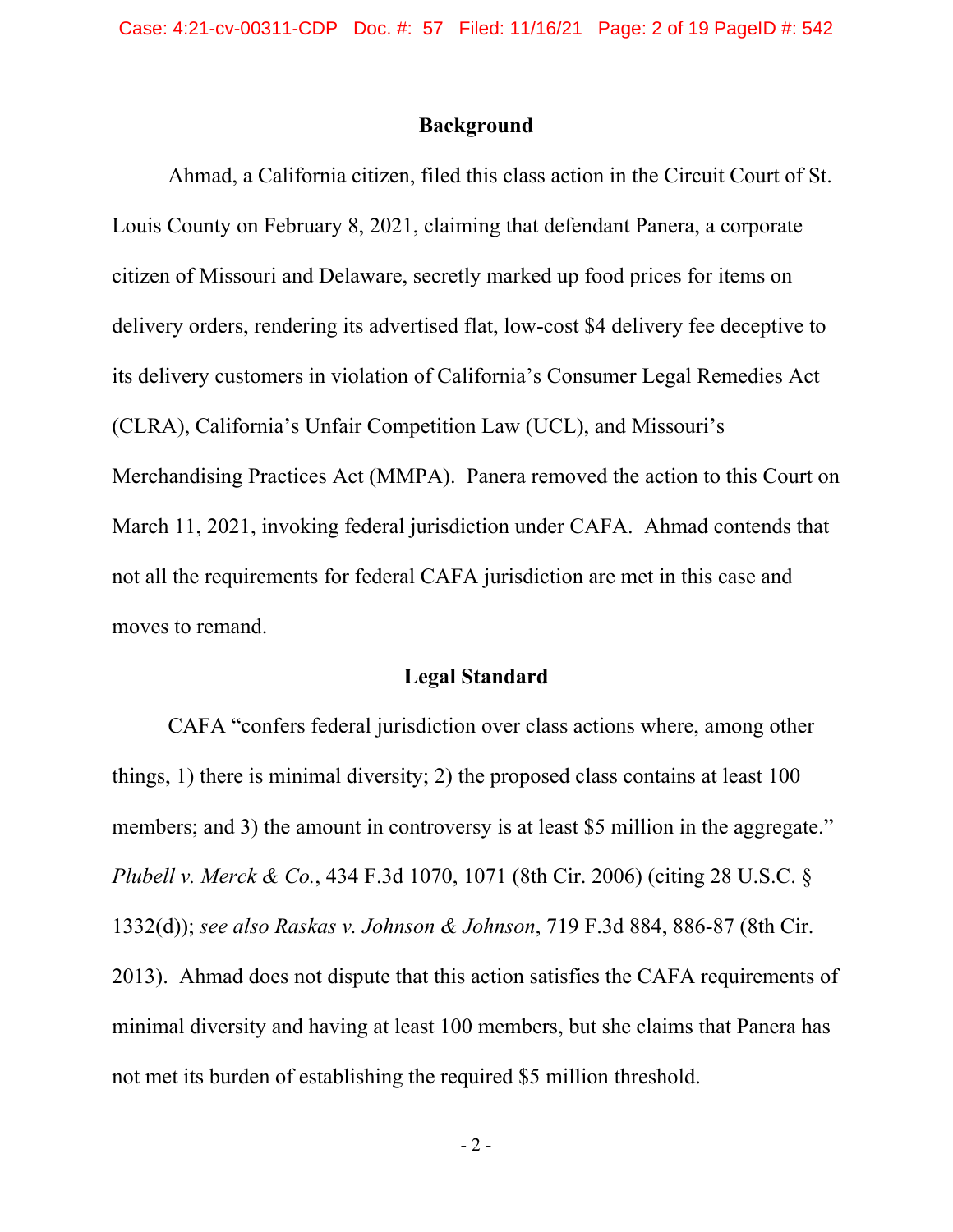Federal courts are courts of limited jurisdiction, and "[i]t is to be presumed that a cause lies outside this limited jurisdiction[.]" *Kokkonen v. Guardian Life Ins. Co. of Am.*, 511 U.S. 375, 377 (1994). "[T]he burden of establishing the contrary rests upon the party asserting jurisdiction." *Id.* (citations omitted). I may exercise jurisdiction over this removed case only if this Court would have had original subject-matter jurisdiction had the action initially been filed here. *Krispin v. May Dep't Stores Co.*, 218 F.3d 919, 922 (8th Cir. 2000) (citing 28 U.S.C. § 1441(b)). I review the state-court petition pending at the time of removal to determine the existence of subject-matter jurisdiction. *St. Paul Mercury Indem. Co. v. Red Cab Co.*, 303 U.S. 283, 291 (1938). I may also look to the notice of removal to determine jurisdiction. 28 U.S.C.  $\frac{1446(c)(2)(A)(ii)}{i}$ .

 Panera, as the removing party invoking jurisdiction, bears the burden of proving that all prerequisites to jurisdiction are satisfied. *Kokkonen*, 511 U.S. at 377; *In re Prempro Prods. Liab. Litig.*, 591 F.3d 613, 620 (8th Cir. 2010). *See also Westerfeld v. Independent Processing, LLC*, 621 F.3d 819, 822 (8th Cir. 2010) ("Although CAFA expanded federal jurisdiction over class actions, it did not alter the general rule that the party seeking to remove a case to federal court bears the burden of establishing federal jurisdiction."). Where, as here, "the class action complaint does not allege that more than \$5 million is in controversy, 'a defendant's notice of removal need include only a plausible allegation that the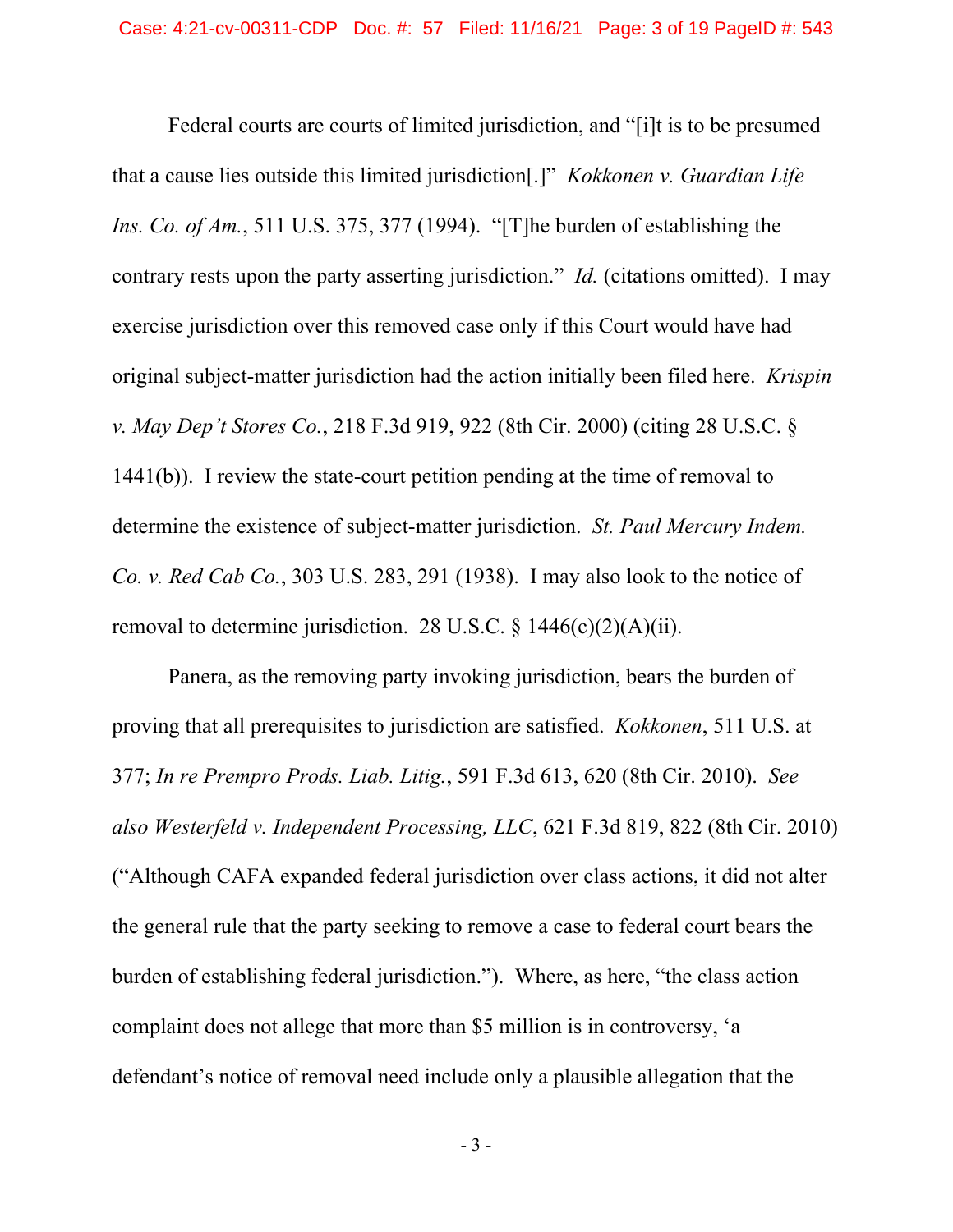amount in controversy exceeds the jurisdictional threshold.'" *Pirozzi v. Massage Envy Franchising, LLC*, 938 F.3d 981, 983 (8th Cir. 2019) (quoting *Dart Cherokee Basin Operating Co., LLC v. Owens*, 574 U.S. 81, 89 (2014)). The defendant need not establish that "'the damages [sought] *are* greater than the requisite amount, but whether a fact finder *might* legally conclude that they are.'" *Id.* at 984 (quoting *Hartis v. Chicago Title Ins. Co.*, 694 F.3d 935, 944 (8th Cir. 2012)) (emphasis in *Hartis*) (alteration in *Pirozzi*). Where such a plausible allegation is made, "the case belongs in federal court unless it is *legally impossible* for the plaintiff to recover that much." *Id.* (internal quotation marks and citations omitted) (emphasis in *Pirozzi*).

"[W]hen a defendant's assertion of the amount in controversy is challenged[, however], both sides submit proof and the court decides, by a preponderance of the evidence, whether the amount-in-controversy requirement has been satisfied." *Dart Cherokee*, 574 U.S. at 88. If the removing party establishes by a preponderance of the evidence that CAFA's jurisdictional minimum is satisfied, "remand is only appropriate if the plaintiff can establish to a legal certainty that the claim is for less than the requisite amount." *Dammann v. Progressive Direct Ins. Co.*, 856 F.3d 580, 584 (8th Cir. 2017) (internal quotation marks and citation omitted). While generally a court must resolve all doubts about federal jurisdiction in favor of remand to state court, *In re Prempro*, 591 F.3d at 620, "no antiremoval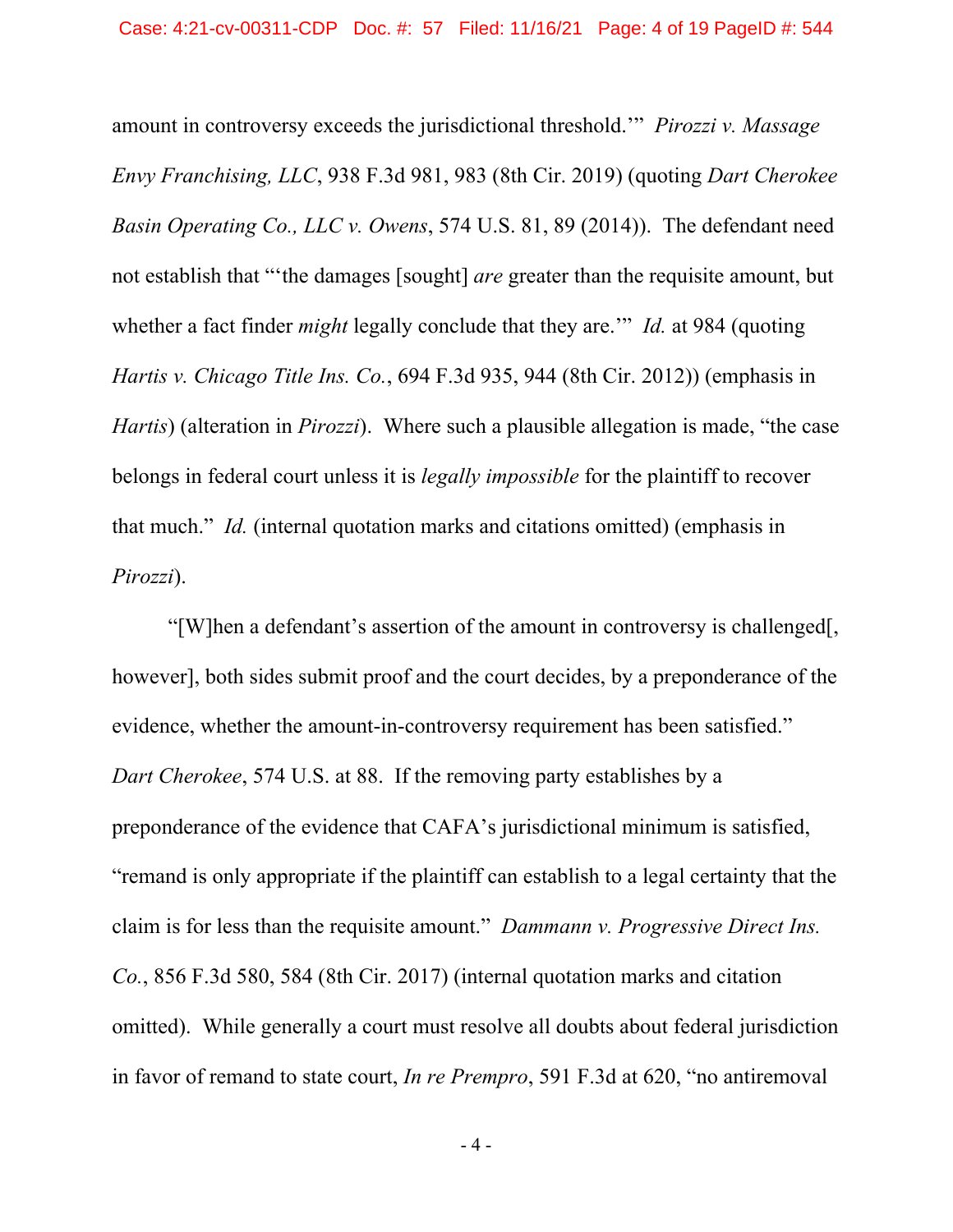presumption attends cases invoking CAFA[.]" *Dart Cherokee*, 574 U.S. at 89.

## **Plaintiff's Petition**

Ahmad's state-court petition does not seek a specific dollar amount in damages, but Ahmad claims that "hundreds of thousands of Panera customers" have been affected by Panera's deceitful conduct of secretly marking up delivery food by at least 5% and up to 10%. (ECF 6 at  $\P\P$  9, 30.)<sup>2</sup> She seeks to represent a class of "all consumers in California who, within the applicable statute of limitations preceding the filing of this action to the date of class certification," ordered food for delivery through Panera's mobile app or website and were assessed the higher food charges. (*Id.* at ¶ 54.) Count 1 of the petition seeks restitution and disgorgement of profits under the UCL, Cal. Bus. & Prof. Code §§ 17200, *et seq.* Count 2 seeks only injunctive relief under the CLRA, Cal. Civ. Code §§ 1750, *et seq.*, but reserves the option to amend to pursue claims for actual and statutory damages. In Count 3, Ahmad seeks damages, injunctive relief, and attorneys' fees and costs under the MMPA, Mo. Rev. Stat. § 407.020, "on behalf of herself and all other Class members similarly situated in Missouri." (ECF 6 at ¶ 119.) In sum, Ahmad requests declaratory and injunctive relief; that Panera be ordered to disgorge its profits made from its alleged deceitful conduct and make

 $2$  At two other points in her petition, Ahmad contends Panera inflated the food price for delivery orders by 5-to-7%. (*See* ECF 6 at ¶¶ 4, 49.)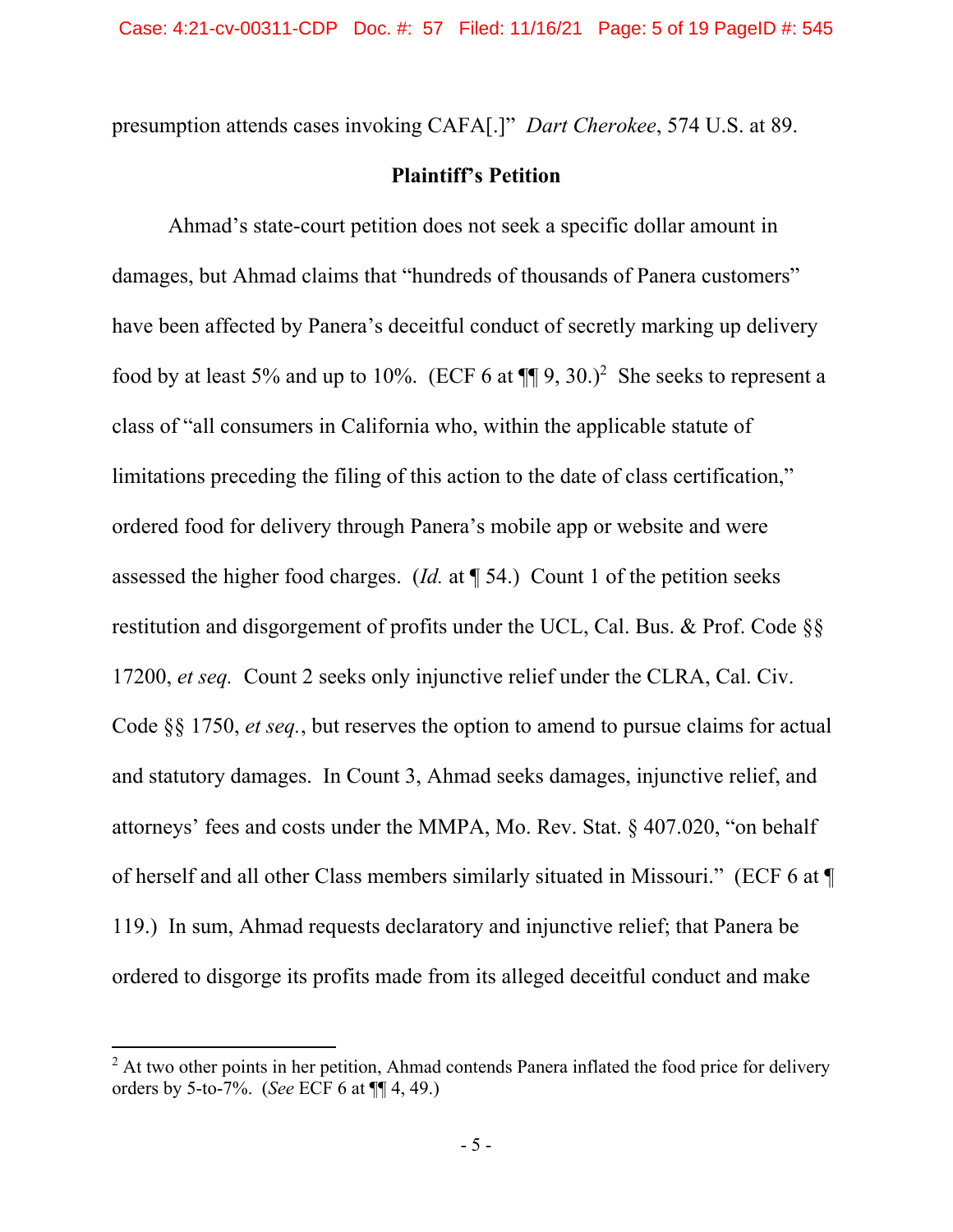restitution, as measured by the excess monies delivery customers paid in food markups; and that Panera be ordered to pay actual, statutory, and compensatory damages, as well as attorneys' fees and costs. Ahmad does not seek recovery of the advertised \$4 delivery fees. $3$ 

## **Motion to Remand**

 Ahmad contends that the matter must be remanded to state court because the \$5 million threshold for federal CAFA jurisdiction is "indeterminate at this juncture" and Panera has failed to submit evidence with its notice of removal that such threshold is met. (ECF 11 at p. 2.) But "[a] defendant is not required to submit evidence establishing federal-court jurisdiction with its notice of removal unless the plaintiff or the court questions the defendant's claim of jurisdiction." *Pudlowski v. The St. Louis Rams, LLC*, 829 F.3d 963, 964 (8th Cir. 2016) (citing *Dart Cherokee*, 574 U.S. at 89). Indeed, a dispute about a defendant's jurisdiction allegations cannot arise until *after* the defendant files a notice of removal containing those allegations. *See Dart Cherokee*, 574 U.S. at 89. Accordingly, Panera's failure to submit jurisdictional evidence with its notice of removal does not itself affect the jurisdiction of this Court.

 In response to Ahmad's challenge to Panera's amount-in-controversy assertion, Panera has submitted the declaration of its Senior Manager of Financial

<sup>3</sup> *See* ECF 6 at ¶¶ 10, 120.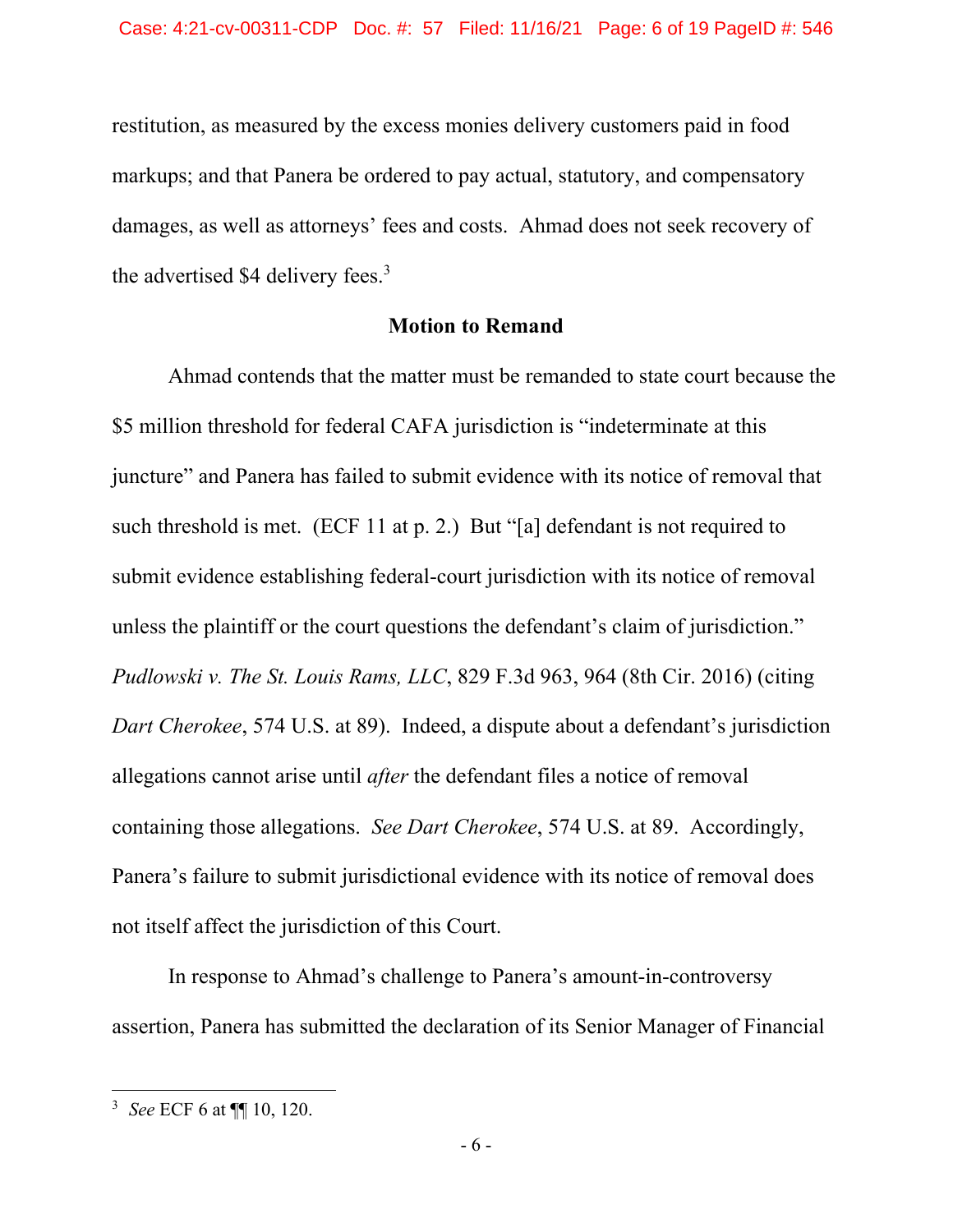Planning and Analysis, Joshua Hulseberg, who details Panera's average monthly revenue from 1) fees charged for delivery service in California and in Missouri during the six-month period from September 30, 2020, to March 30, 2021; and 2) sales of delivered food in California and in Missouri during this same period. Because Ahmad does not seek recovery of the \$4 fees charged for delivery service, I will not consider them as damages in determining the amount in controversy. With respect to the delivered food sales, however, Panera avers that 5-to-10% of that revenue (representing the alleged markup) – when totaled from September 30, 2020, to March 30, 2021, and extrapolated to include another six months into the future to allow for time to certify the class – amounts to a level of monetary relief that, when considered with a potential award of attorneys' fees, the value of injunctive relief, and potential punitive damages, satisfactorily meets the \$5 million threshold for CAFA jurisdiction. Ahmad disagrees, averring that Panera misunderstands the case and presents an inaccurate picture of the nature and amount of damages at issue.

I will address Ahmad's contentions and each category of damages in turn. Definition of the Class

Ahmad first argues that the only class she seeks to represent and thus the only class requesting class-wide relief is the class of California consumers as defined in the petition and that, therefore, the relevant measure of damages is based

- 7 -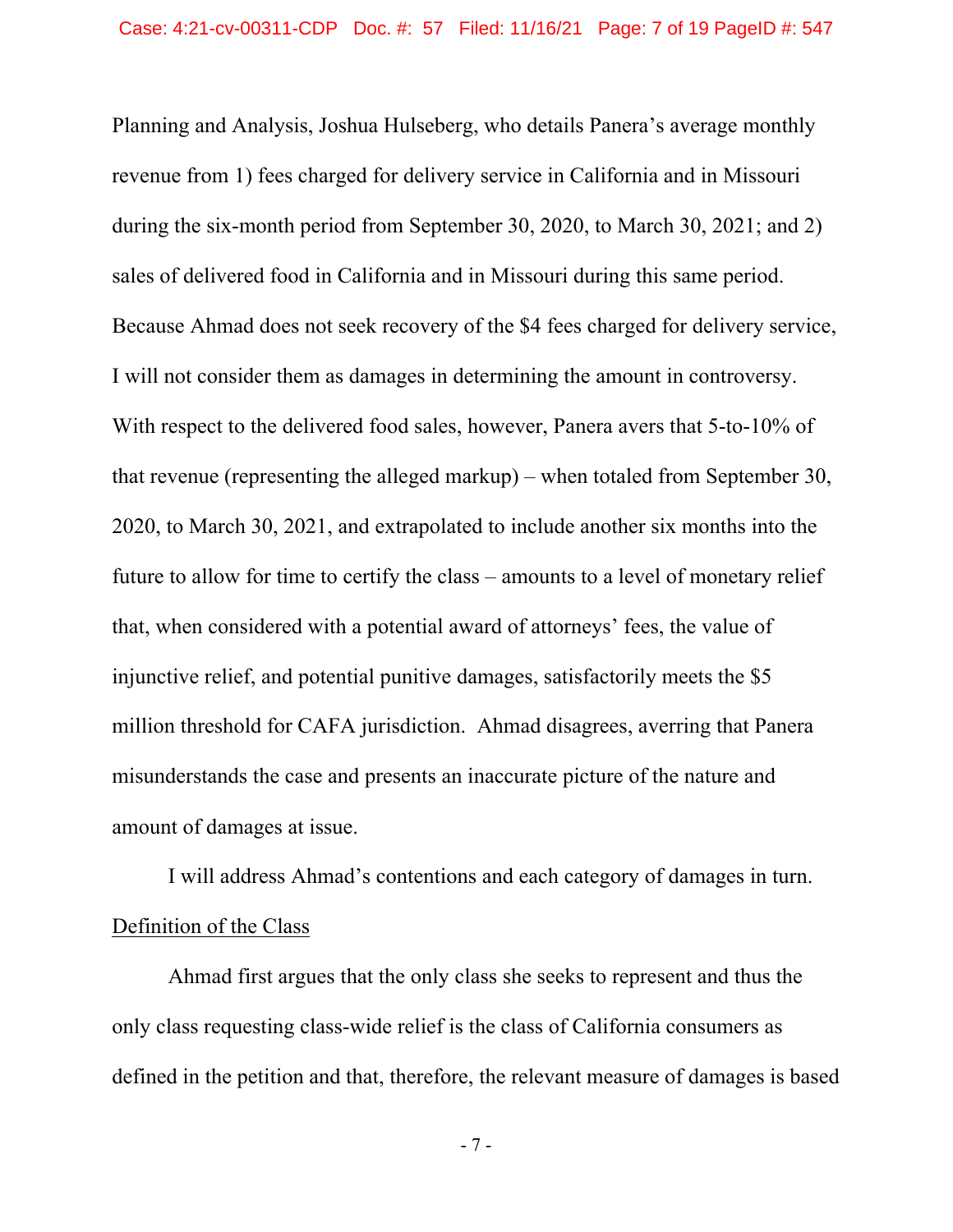on only the revenue earned from delivered food sales in California, not Missouri. To the extent the petition contains an MMPA claim on behalf of a class of Missouri consumers, Ahmad contends the claim is brought only in the alternative to the CLRA and UCL claims and thus that revenue from Missouri sales cannot be combined with California sales to estimate the amount in controversy. Ahmad also contends that, regardless, Missouri sales are irrelevant to the damages in this case because the claims are limited to only the purchases of delivered food in California. (*See* ECF 34, Pltf.'s Mot. for Oral Arg.)

 As noted above, I must review the state-court petition pending at the time of removal to determine whether this Court has subject-matter jurisdiction over the case. *St. Paul Mercury Indem. Co.*, 303 U.S. at 291; *see also Grawitch v. Charter Commc'ns, Inc.*, 750 F.3d 956, 959 (8th Cir. 2014) ("The court's jurisdiction is measured at the time of removal.") (citing *Hargis v. Access Capital Funding, LLC*, 674 F.3d 783, 789 (8th Cir. 2012)). Nowhere in Ahmad's state-court petition does she assert that the MMPA claim in Count 3 is pled in the alternative to the California statutory claims raised in Counts 1 and 2. And because nothing on the face of the petition would lead one to believe that Ahmad and the putative class(es) cannot recover under both Missouri and California statutory law, it is reasonable to conclude that at the time of removal, the petition sought to obtain relief for all of the claims raised therein and not in the alternative.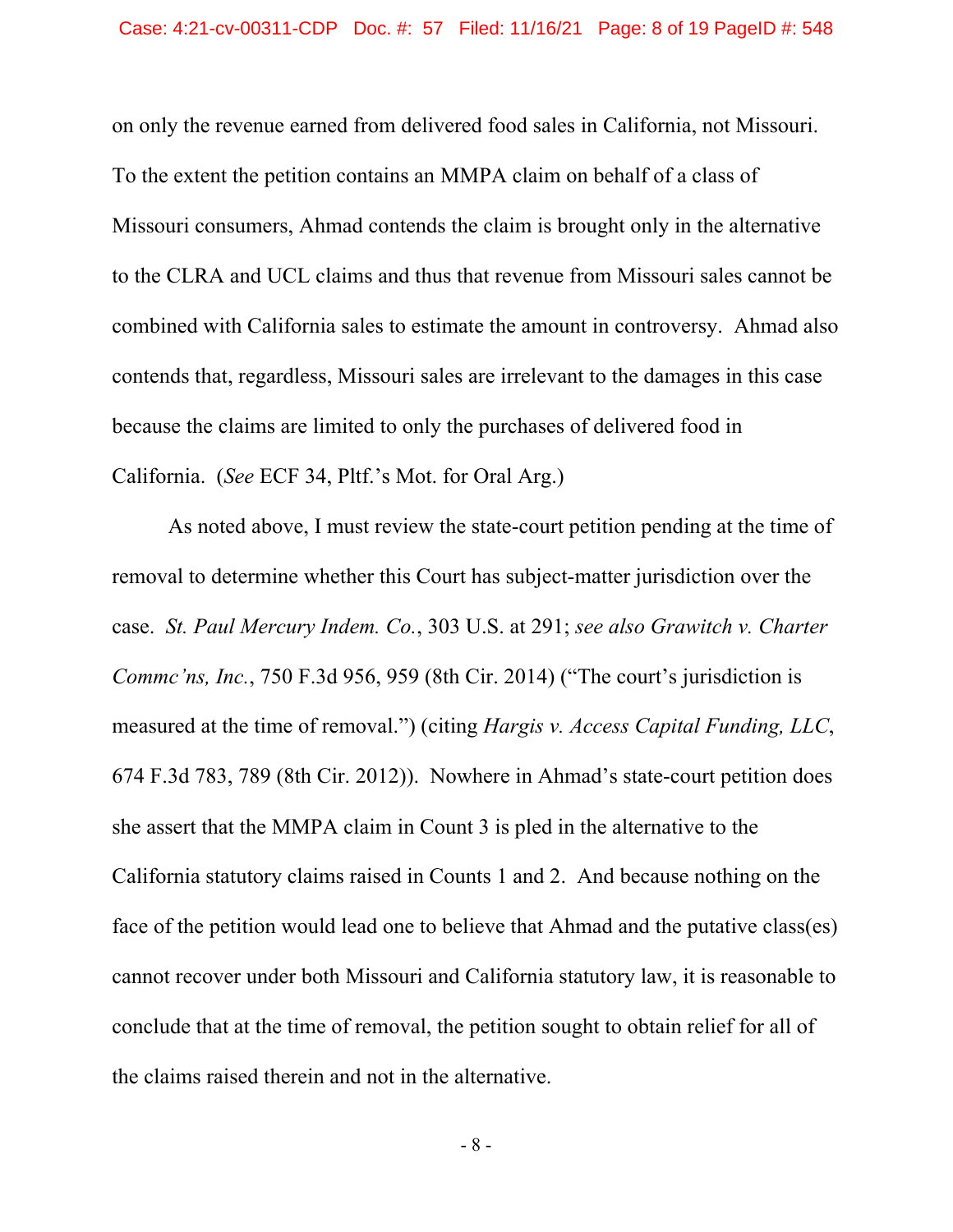Likewise, the face of the petition does not support Ahmad's present contention that she does not bring a claim on behalf of a Missouri class nor seeks damages for purchases made in Missouri. In the MMPA claim raised in Count 3, Ahmad unequivocally asserts that she is entitled to bring the claim "on behalf of herself and all other Class members similarly situated *in Missouri*[.]" (ECF 6 at ¶ 119. Emphasis added.) Although she avers in her post-removal request for oral argument that the claimed damages under the MMPA "are limited to purchases in California – whether to all purchases in California or perhaps purchases in California by Missouri citizens" (ECF 34 at pp. 1-2), nothing in the petition itself limits the geographical area of actionable purchases to only California. Ahmad's post-removal recharacterizations of the claims raised in her petition cannot serve to avoid CAFA jurisdiction given that I look to the face of the petition at the time of removal in determining whether such jurisdiction exists. *See Brown v. Mortgage Elec. Registration Sys., Inc.*, 738 F.3d 926, 932 (8th Cir. 2013).

 Accordingly, for purposes of determining CAFA jurisdiction at the time of removal, I consider the claims brought by Ahmad on behalf of herself and consumers in California and those similarly situated in Missouri, which necessarily includes purchases made in Missouri.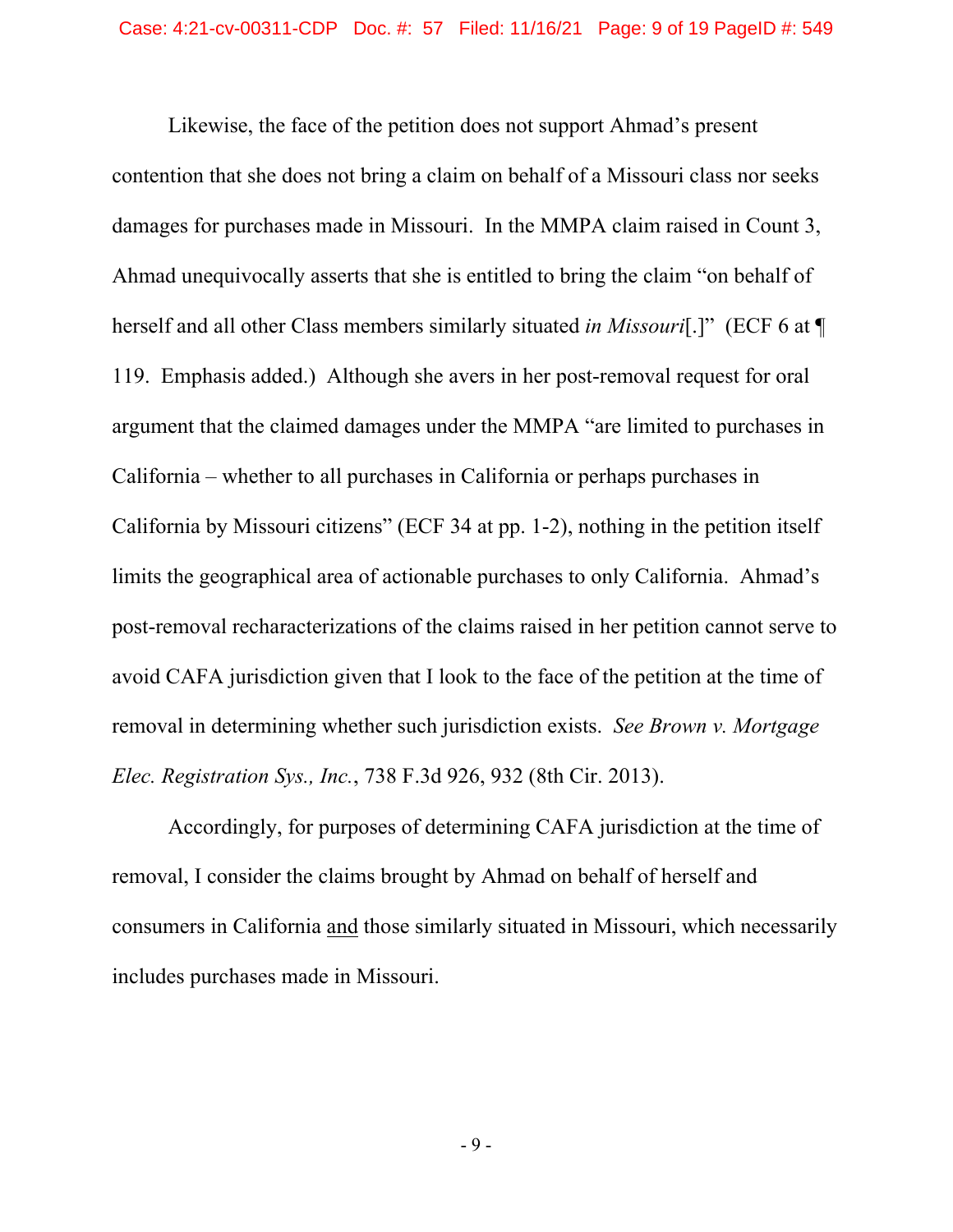## Compensatory Damages

# *Relevant Time Frame*

 In her petition, Ahmad defines the class period as "the applicable period of limitations preceding the filing of this action to the date of class certification[.]" (ECF 6 at ¶ 54.) To satisfy the \$5 million CAFA threshold, Panera calculates the total damages from the alleged markups beginning September 30, 2020, through March 30, 2021, and extrapolates them six months forward from the date of removal to account for the period up "to the date of class certification." Panera asserts that "[a]ggregating the current and future amounts in controversy produces a total amount in controversy" that exceeds \$5 million. (ECF 22 at p. 6.) In her motion to remand, Ahmad argues that projecting future damages is improper in the circumstances of this case given that jurisdiction is determined when the case is filed or at the time of removal. For the following reasons, I agree.

 As an initial matter, I note that the applicable statute of limitations for claims brought under the UCL is four years, *see* Cal. Bus. & Prof. Code § 17208; and is five years for claims brought under the MMPA, *see Huffman v. Credit Union of Tex.*, 758 F.3d 963 (8th Cir. 2014). But, as admitted by Panera on Ahmad's motion to reconsider,<sup>4</sup> the challenged online delivery program did not begin until the Fall of 2020. Accordingly, damages could not have accrued on Ahmad's and

<sup>4</sup> *See* n. 1, *supra.*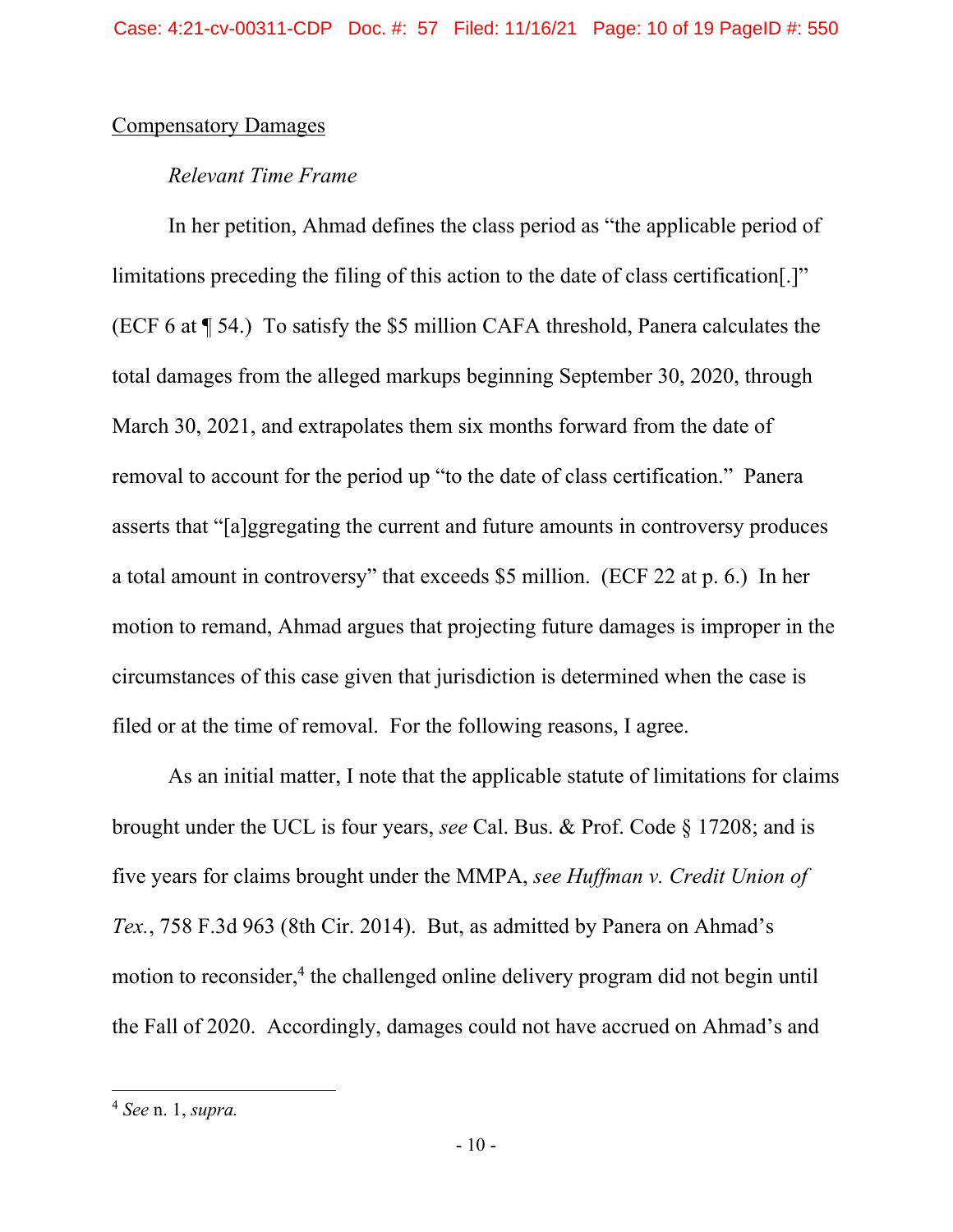the putative class members' claims prior to the Fall of 2020. Given that Panera's evidence details its relevant revenue beginning September 30, 2020, I look to the period beginning on that date in estimating the amount-in-controversy damages in this case. And, as discussed below, this period ended when Panera removed the case to this Court.

"Just as post-filing developments do not defeat jurisdiction if jurisdiction was properly invoked as of the time of filing, post-filing events cannot create jurisdiction where it did not exist at the time of filing." *Petkevicius v. NBTY, Inc.*, No. 3:14-cv-2616-CAB-(RBB), 2017 WL 1113295, at \*6 (S.D. Cal. Mar. 24, 2017) (internal quotation marks and citation omitted).

Retail sales that occurred after the complaint was filed are not "future damages" attributable to the wrongful conduct alleged in the complaint (alleged misrepresentations . . . of the products purchased before the complaint was filed). Such sales are new damages arising out of new, albeit similar, wrongful conduct (alleged misrepresentations . . . of the products purchased after the complaint was filed). Claims arising out of any harm that occurred based on sales after the complaint was filed did not accrue until after the complaint was filed. At the time the complaint was filed, it was merely speculative that any future retail sales would occur. Upon being served with the complaints, Defendants could have changed the labeling on their products or stopped selling the products altogether, or the public could simply stop purchasing [the] products or choose to purchase . . . products from Defendants' competitors. In any of these scenarios, there would be no additional damages to the class that could be included in the jurisdictional minimum or much lower additional damages. When the complaint was filed none of these damages existed, and at that time, it would have been entirely speculative to include such amounts in the amount in controversy. Therefore, damages arising out of such sales are not part of the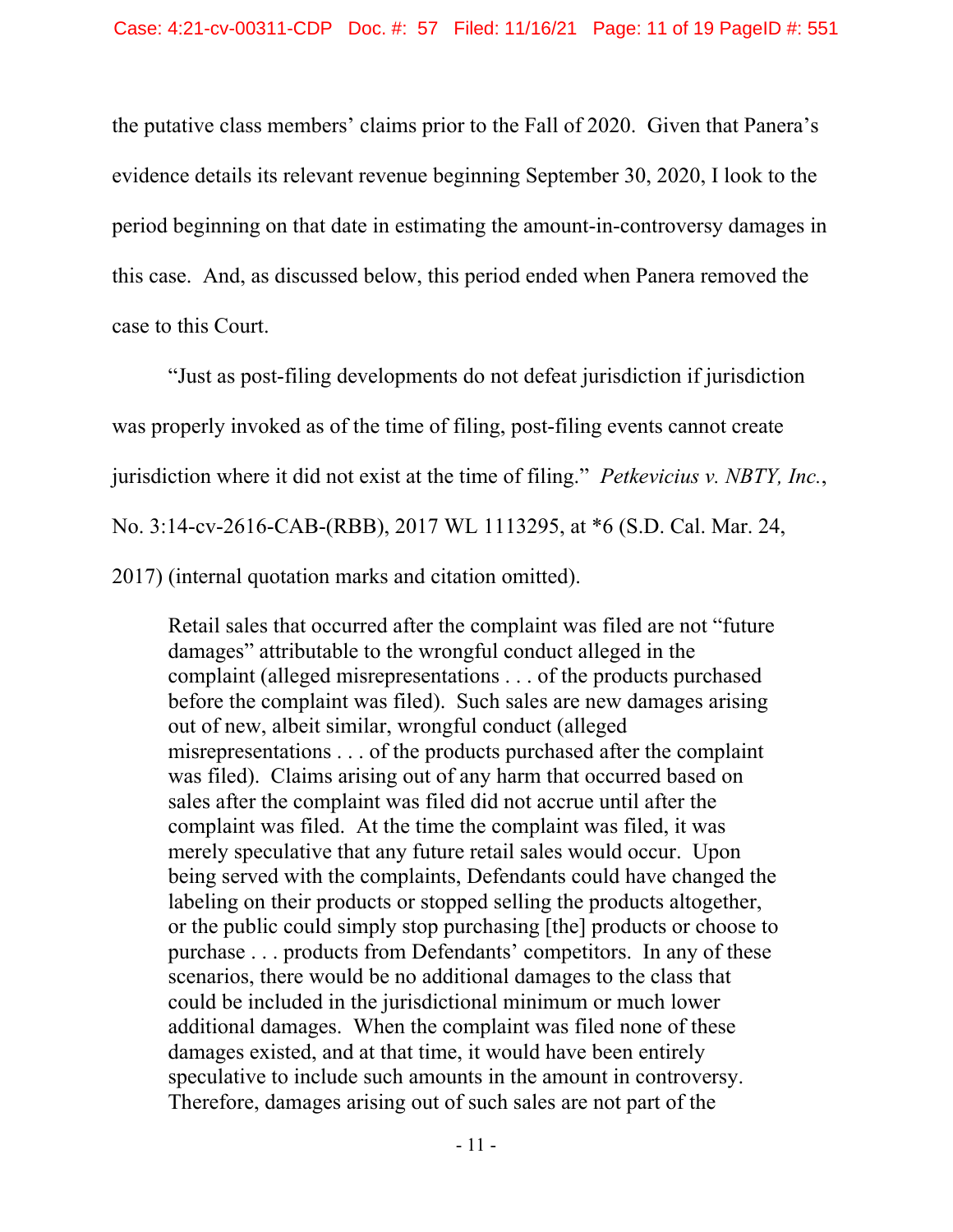amount in controversy calculation under CAFA.

*Id.* (citation and footnote omitted) (text omissions and alteration added).

 Nor is this a case where future damages are certain damages caused by Panera's actions from before the case was filed. There is no right to future recovery at issue here, nor is there "continuing damage" arising out of Panera's conduct at the time of removal. The petition here alleges that the putative class members' injury was the amount they overpaid for delivered food. Although the petition alleges that Panera continues to deliver food ordered through its mobile app and website, those sales do not constitute "continuing damage" to the classes or to Ahmad in particular. *See Petkevicius*, 2017 WL 1113295, at \*7. *See also Standard Fire Ins. Co. v. Knowles*, 568 U.S. 588, 593 (2013) (recognizing plaintiff's concession on amount-in-controversy element of CAFA jurisdiction that "[f]ederal jurisdiction cannot be based on contingent future events.").

 Choosing an arbitrary date in the future as the cut-off point for calculating jurisdictional damages would render the jurisdiction-upon-removal requirement a fiction in a case such as this where future damages are neither certain nor continuing but instead are contingent on defendant's engaging in the same alleged wrongful conduct and future consumers' making online delivery purchases at the same level as before removal. *See Hughes v. McDonald's Corp.*, No. C 14-1700 PJH, 2014 WL 3797488, at \*2 (N.D. Cal. July 31, 2014) ("[I]t is not reasonable for

- 12 -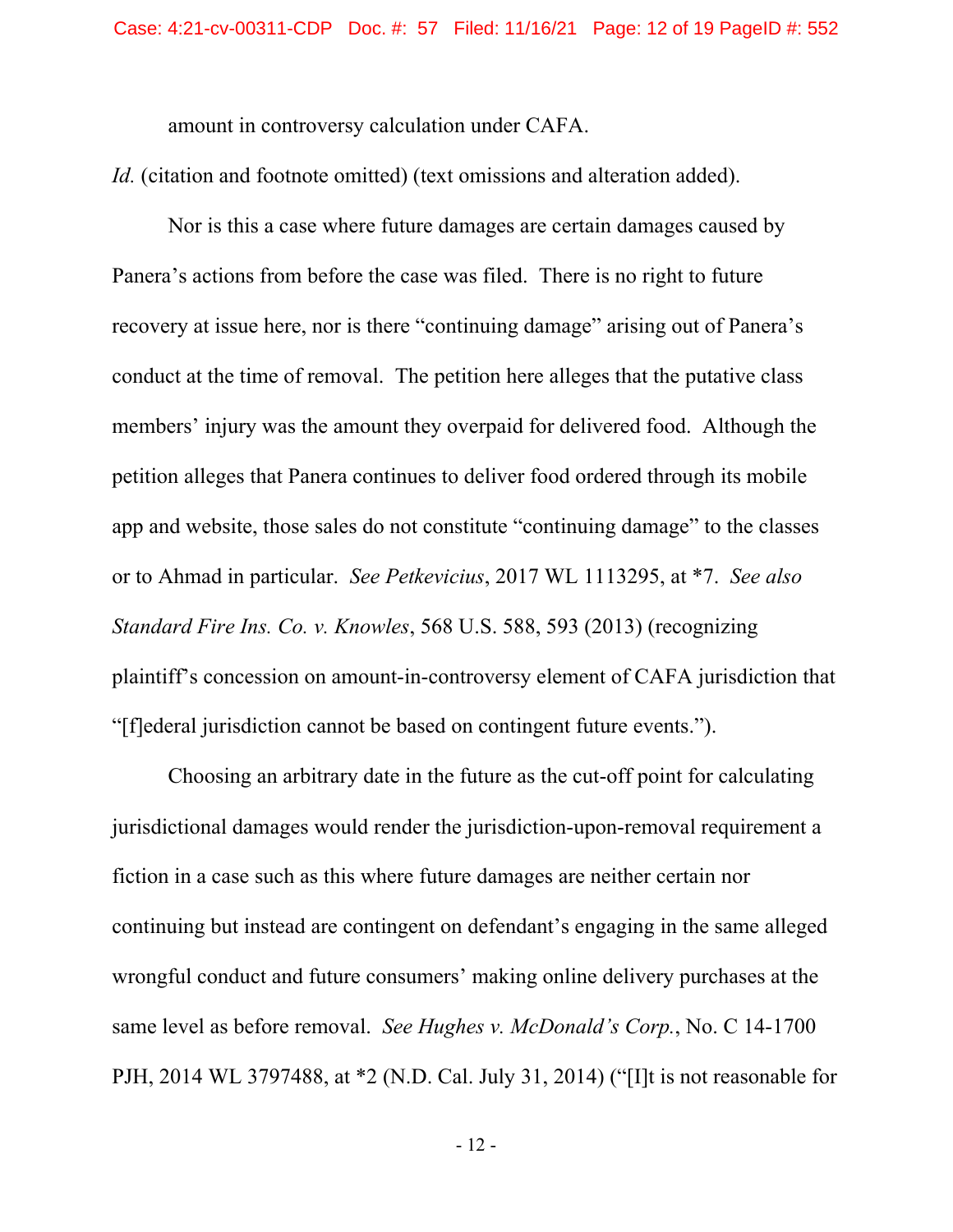a defendant to assume that it will continue to violate the Labor Code to the same degree even after the filing of the complaint."). "If a [party] were allowed to speculate as to damages-related future wrongful conduct to obtain CAFA jurisdiction, the \$5,000,000 minimum would be satisfied with little more than rank speculation about possible future injuries caused by future conduct of the defendant" and to "consumers who had never purchased Defendants' products before the case was filed" or removed. *Petkevicius*, 2017 WL 1113295, at \*7.

 Therefore, for purposes of determining the amount in controversy for CAFA jurisdiction at the time of removal, I look to the total of the 5-to-10% markup on sales of delivered food in California and in Missouri for the period from September 30, 2020, through the date of removal.

## *Calculation of Damages*

 According to Panera's calculations, revenue from sales of delivered food in Missouri from September 30, 2020, to March 30, 2021, averaged about per month. (ECF 22-1 at  $\P$  11.) The maximum alleged markup value – that is,  $10\%$  – of these sales equals about per month. Accordingly, the total alleged markup of sales of delivered food in Missouri from September 30, 2020, to March 30, 2021 – and thus the calculable damages in this action at the time of removal for Panera's alleged conduct in Missouri – is . For delivered food in California, Panera calculates the revenue from such sales for the period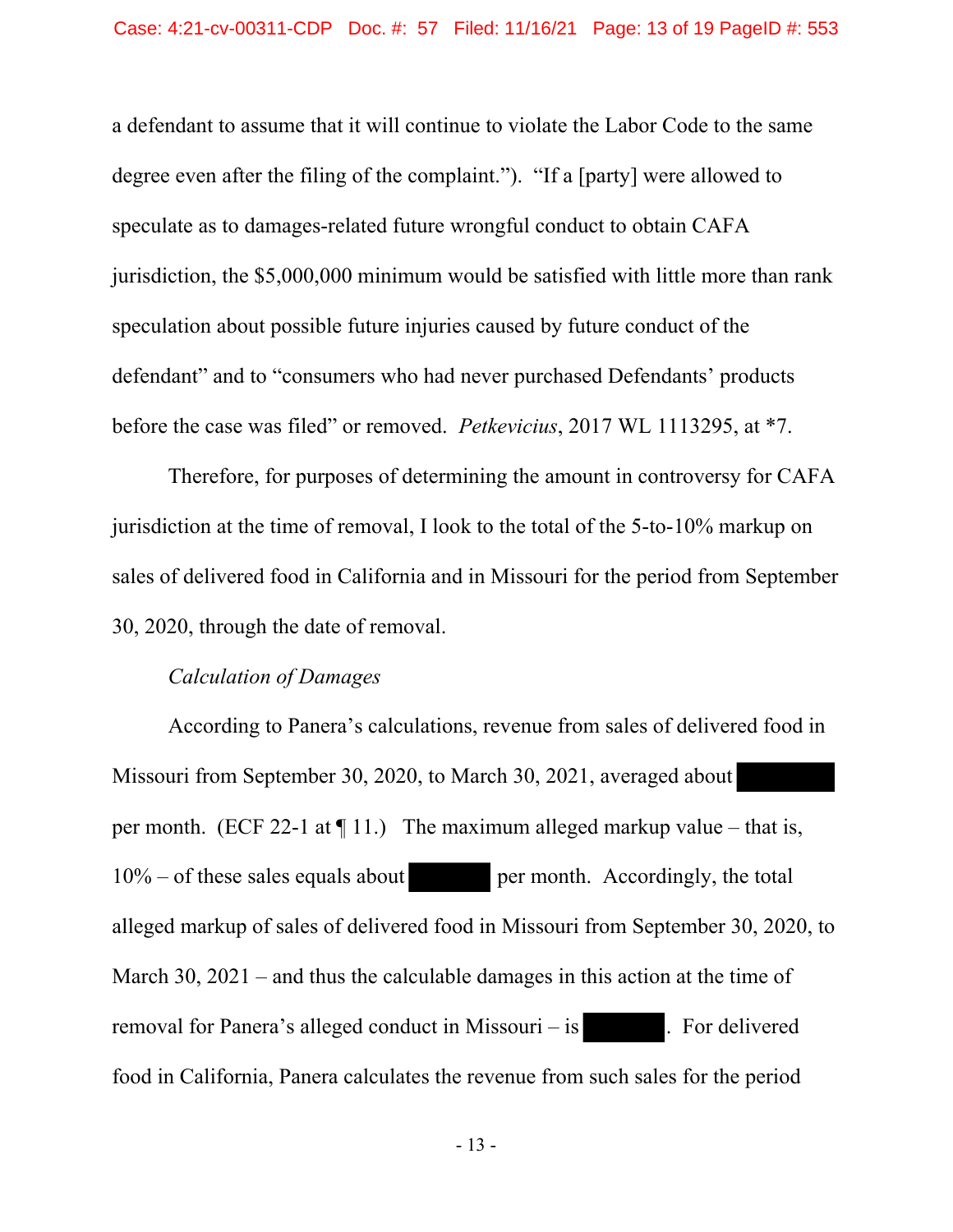September 30, 2020, to March 30, 2021, at about per month. (*Id.* at  $\P$ 12.) Ten percent of these sales equals about per month. Accordingly, the total alleged markup of sales of delivered food in California from September 30, 2020, to March 30, 2021 – and thus the calculable damages at the time of removal for Panera's alleged conduct in California – is . Adding these two amounts together, the total damages from sales of delivered food in Missouri and California at the time of removal is . This amount is a reasonable estimate of the amount in controversy at the time of removal related to the compensatory damages or restitution sought in Ahmad's petition.

# Punitive Damages

 Ahmad contends that Panera cannot factor punitive damages into the amount in controversy because she did not specifically include a claim for punitive damages in her petition. In response, Panera argues that the MMPA claim raised in Count 3 includes language tracking the standard for recovery of punitive damages under Missouri law, thus signaling Ahmad's intent to seek these damages despite failing to specifically plead a claim for punitive damages.<sup>5</sup>

 Under Mo. Rev. Stat. § 510.261.5 (2020), effective for all cases filed on or after August 28, 2020, a party may not seek punitive damages in an initial

<sup>&</sup>lt;sup>5</sup> Count 3 includes an allegation that Panera's "unlawful acts and practices in violation of the MMPA were performed willfully and wantonly, were outrageous, and were done in reckless indifference to the rights of Plaintiff and Class[.]" (ECF 6 at ¶ 125.)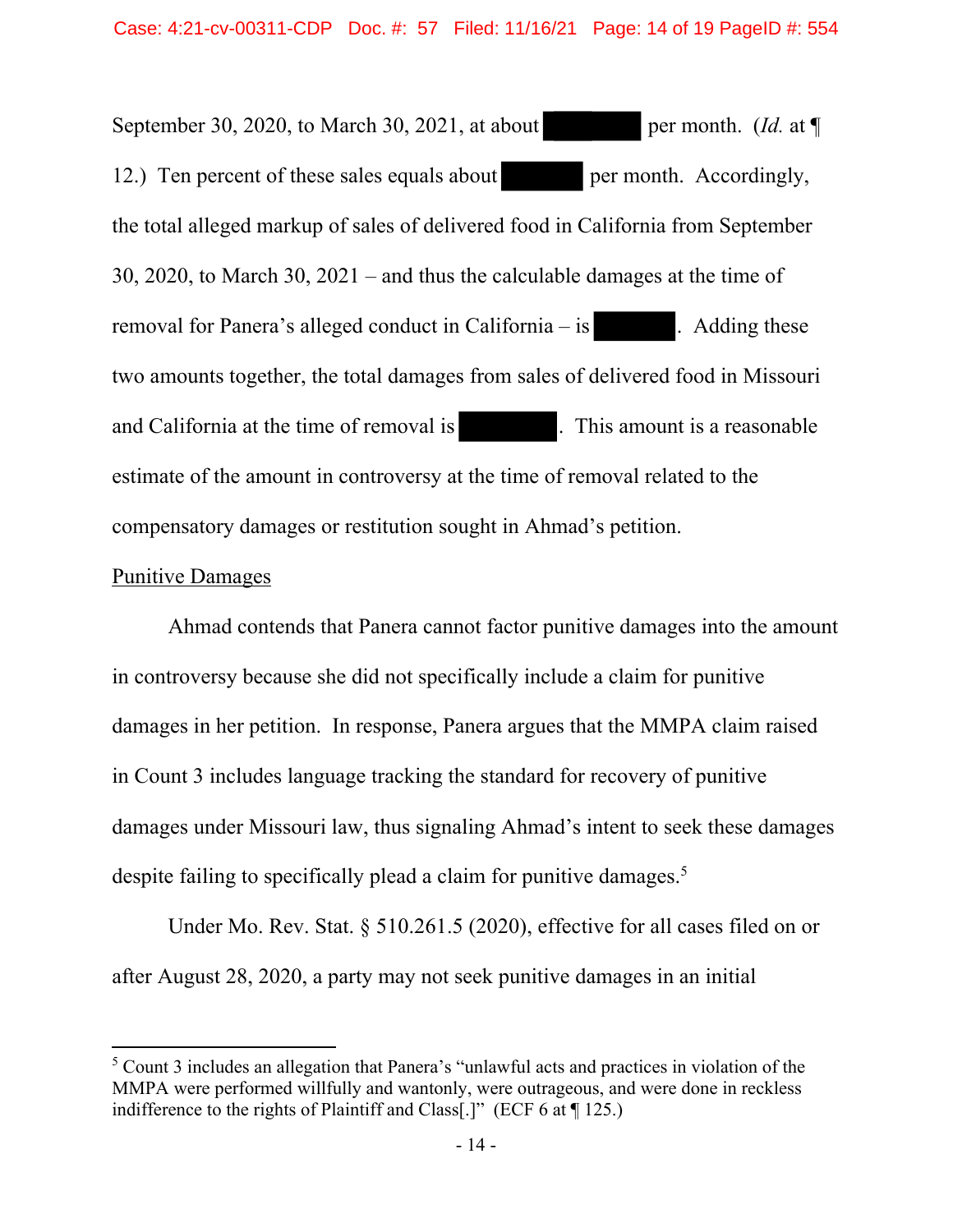pleading. A party may later amend its pleading to claim punitive damages, but only with leave of court upon a written motion that is supported by evidence establishing a reasonable basis for a punitive award. *Id.* When Panera removed the case to this Court, therefore, recovery of punitive damages *at the time of removal* was legally impossible under Missouri law since the petition – filed in February 2021 – could not plead such a claim. Moreover, any claim for punitive damages must explicitly state the amount sought to be recovered. Mo. Rev. Stat. § 509.200. The petition here does not seek punitive damages either by claim or in amount. Unclaimed punitive damages are therefore not considered in determining the amount in controversy. *See Waters v. Ferrara Candy Co.*, 873 F.3d 633, 636 (8th Cir. 2017).

### Injunctive Relief

 The value of injunctive relief is considered in determining the amount in controversy. *James Neff Kramper Fam. Farm P'ship v. IBP, Inc.*, 393 F.3d 828, 833 (8th Cir. 2005). Whether I view this value from Ahmad's viewpoint, *i.e.*, the value of such relief to the class members, or from Panera's perspective, *i.e.*, its potential costs to comply with the injunction, *see Waters*, 873 F.3d at 635, Panera has submitted no evidence from which I can determine any value whatsoever.

 "A removing defendant can establish federal jurisdiction with specific factual allegations . . . combined with reasonable deductions, reasonable

- 15 -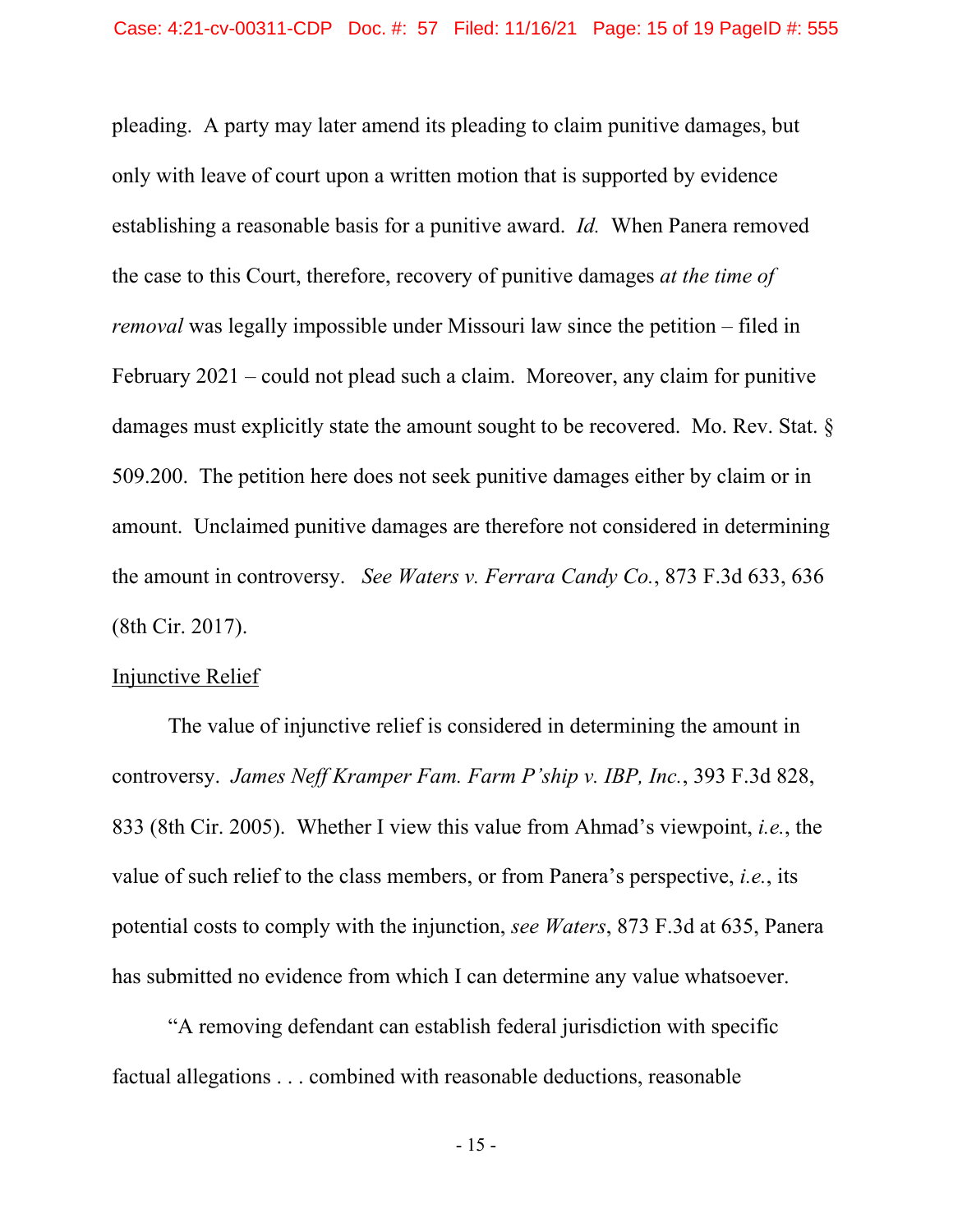inferences, or other reasonable extrapolations. However, the amount in controversy is not established by a preponderance of the evidence if a court must resort to conjecture, speculation, or star gazing." *Waters*, 873 F.3d at 636 (internal quotation marks and citations omitted) (text omission in *Waters*).

In her petition here, Ahmad seeks injunctive relief in the form of ordering Panera to "cease from representing their delivery service as flat, low-cost and to disclose the true nature of their mark-ups." (ECF 6 at ¶ 63.) Although Panera averred in its notice of removal that costs incurred from such an injunction may include those related to revisions to marketing, additional disclosures, and impact resulting from the changes in marketing (ECF 1 at ¶ 24), it provides no evidence in opposing Ahmad's motion to remand demonstrating the value of these costs. Instead, it argues only that the costs of complying with an award of injunctive relief are the delivery fees and percentages of delivered food sales it could no longer add to its bottom line if it was to stop its present practices. (*See* ECF 22 at pp. 9-10.) But the injunctive relief Ahmad seeks is not to prohibit Panera from using marked up prices for delivered food, only that it disclose that it is doing so. Panera is therefore incorrect in its assertion that the injunctive relief Ahmad seeks will cause it to forego proceeds from future food markups.

Even if I were to consider Panera's contention that the costs of complying with an award of injunctive relief includes its inability to enjoy the fruits of its

- 16 -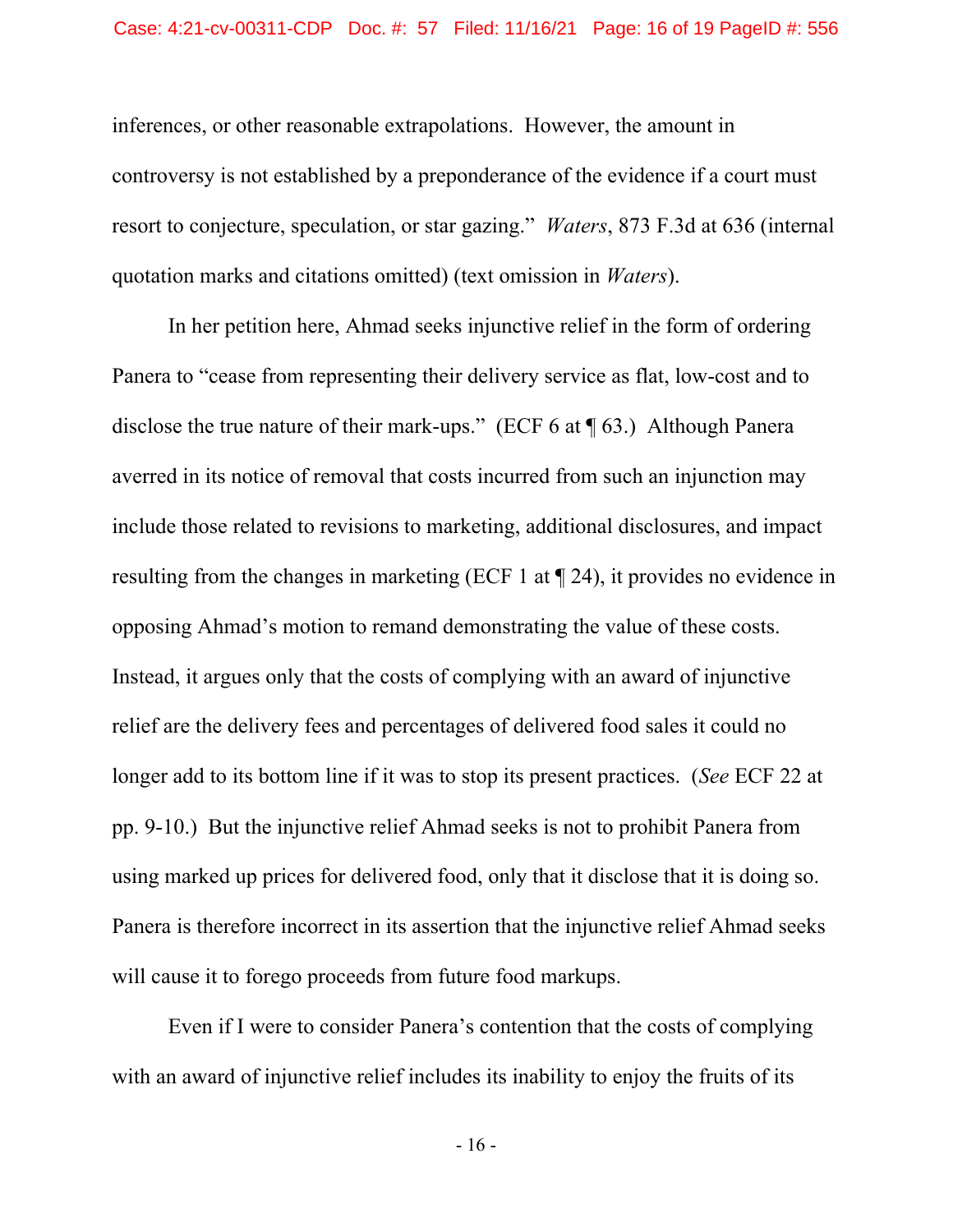alleged deceitful behavior, I am aware of no authority, and Panera cites to none, that permits the value of injunctive relief to be based on the amount of an entity's future ill-gotten gains it would have to forego if the lawsuit were successful in its effort to stop this wrongful conduct. To base CAFA jurisdiction on the future value of unlawful conduct *ad infinitum* is not reasonable.

 Accordingly, given that Panera has failed to present any evidence as to the amount of costs it would incur in complying with a potential award of the injunctive relief Ahmad actually seeks in this action, I cannot use this factor in calculating the overall amount in controversy for CAFA jurisdiction. *Waters*, 873 F.3d at 636.

## Attorneys' Fees

 The parties do not dispute that attorneys' fees are included in determining whether CAFA's required amount in controversy is met. *See Faltermeier v. FCA US LLC*, 899 F.3d 617, 622 (8th Cir. 2018); *Waters v. Home Depot USA, Inc.*, 446 F. Supp. 3d 484, 492-93 (E.D. Mo. 2020). Contrary to Ahmad's assertion, however, I am not limited to only the value of attorneys' fees that were accrued at the time of removal in determining the amount in controversy. Instead, I may consider attorneys' fees based on the expected length of the litigation, the expected hours to be worked in this case, and the hourly rates charged. *Faltermeier*, 899 F.3d at 622; *Waters*, 446 F. Supp. 3d at 492-93.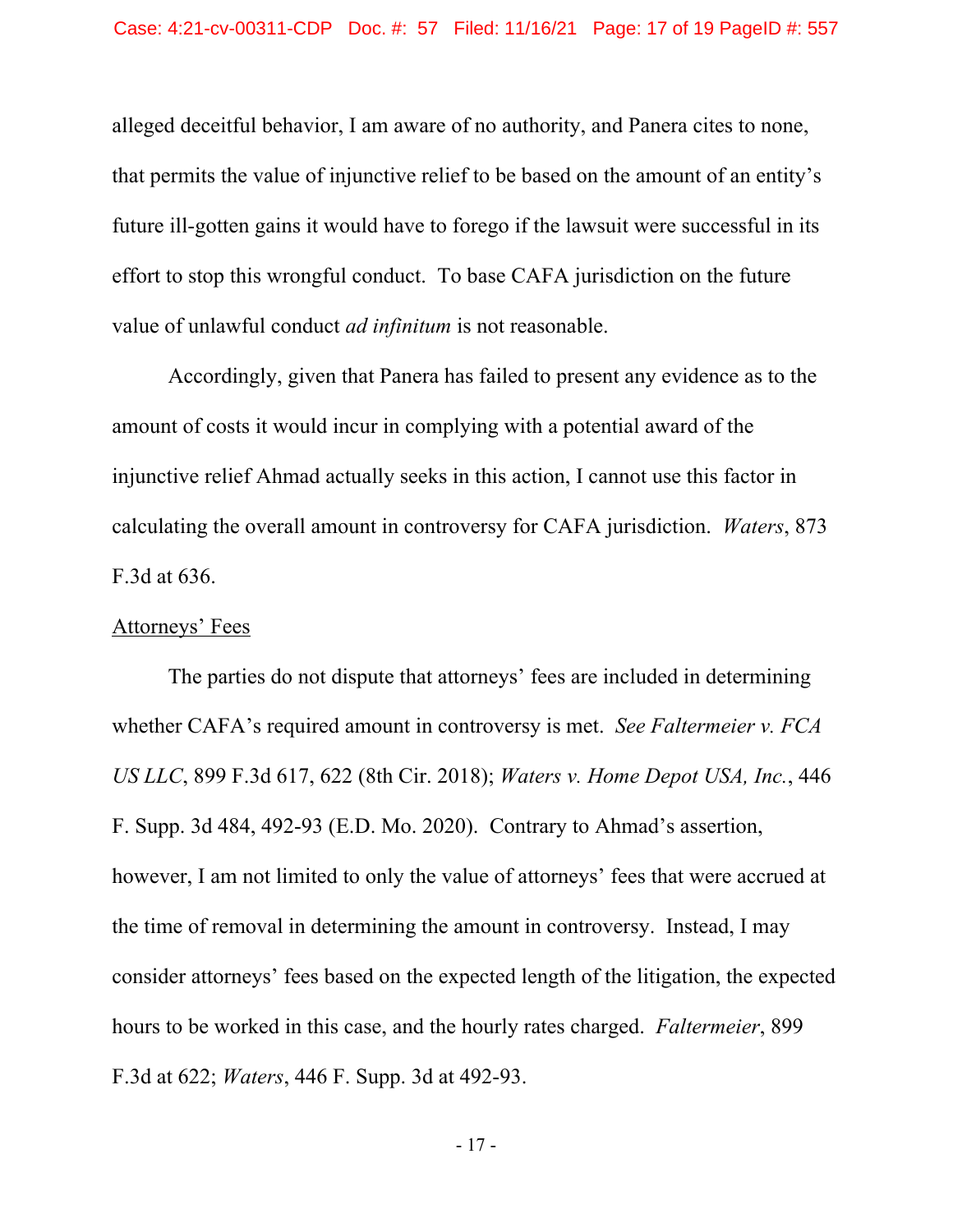In its notice of removal and in opposition to Ahmad's motion to remand, Panera cites cases that have considered an award of attorneys' fees in an amount representing 25-33% of the total compensatory damages as reasonable in determining the amount in controversy. (*See* ECF 1 at ¶ 23, ECF 22 at pp. 7-8.) Panera contends that Ahmad cannot demonstrate that recovery of fees at a rate of 25-30% is a legal impossibility and, therefore, that fees at such a rate should be included in the amount in controversy. Giving Panera the benefit of the doubt and assuming an attorneys' fee award of 33%, such an award would total given that the amount of compensatory damages in controversy for removal purposes is

## **Conclusion**

 The amount of compensatory damages in controversy for purposes of determining CAFA jurisdiction at the time this case was removed from state court totals . Adding a 33% attorneys' fee award to this amount brings the total to **.** There are no punitive damages or injunctive relief values to consider. Accordingly, the total amount in controversy reasonably expected at the time of removal was , well below the \$5 million threshold required for CAFA jurisdiction.

 Based on the foregoing, Panera has not met its burden of showing that federal CAFA jurisdiction exists because it has failed to demonstrate by a